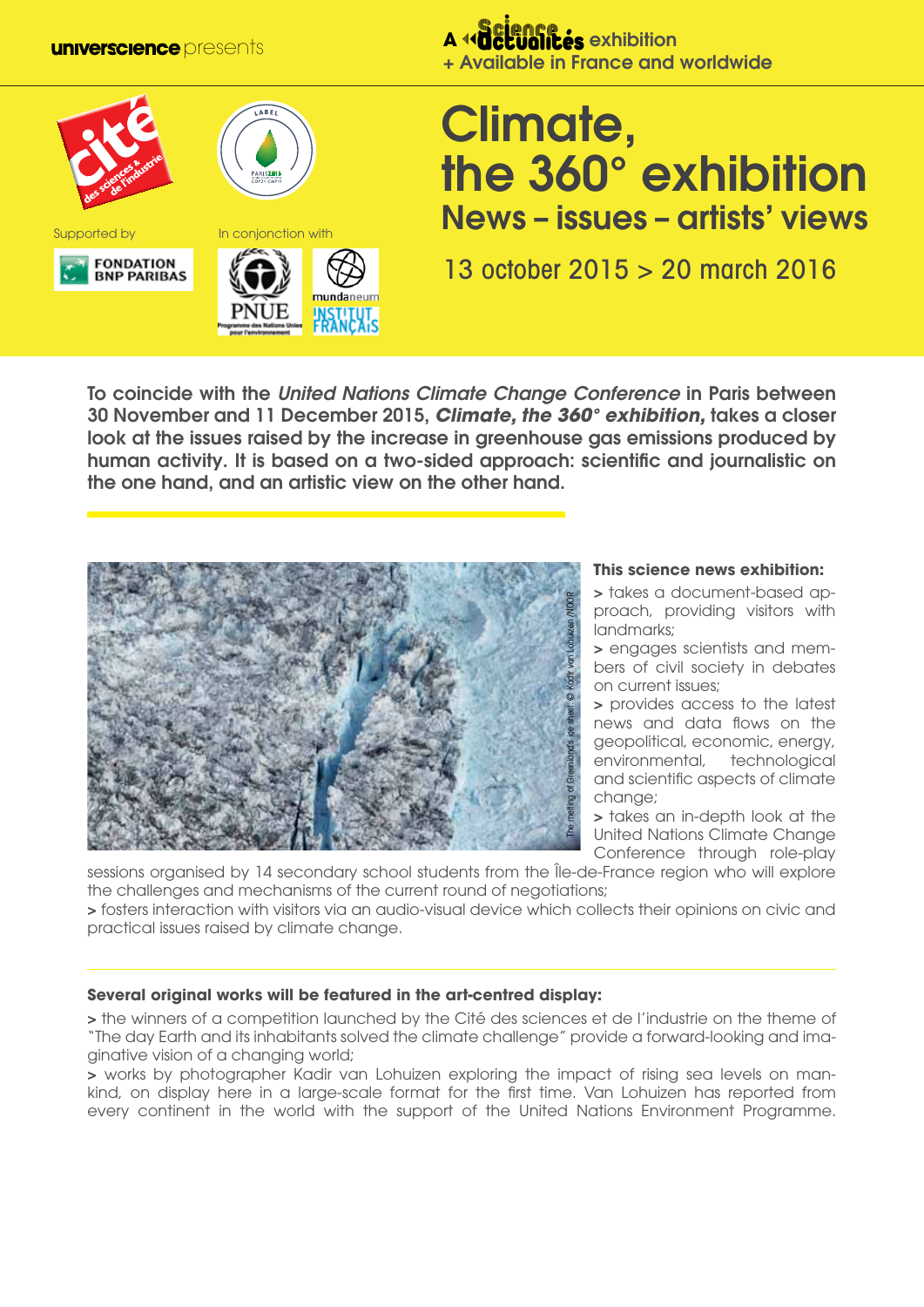

For travelling exhibitions, the content is available as downloadable files in French and English:

> all graphic panels featured in the exhibition;

> quiz, videos and audio files for interactive terminals; an app to display real-time climate monitoring indicators on a screen;

> an animated film on climate change data to project onto a giant screen (data visualisation, in coproduction with Mundaneum de Mons);

> filmed discussions between scientists and experts, for screening on terminals;

> a panoramic film (projected onto three screens) by photographer Kadir van Lohuizen exploring "the impact of rising sea levels on mankind";

> audio-visual docudrama role-play on the 21st Climate Change Conference (COP21) by secondary school students for interactive terminals;

> "The islands of the future" interactive game (for interactive terminals) about energy self-sufficiency on an island managed by visitors, and a comparison with five real islands around the world (coproduction with Arte, Seppia, Pictanovo);

> one leaflet handed out to visitors: full exhibition texts.



#### **Exhibition-related material**

#### At the Cité des sciences et de l'industrie

- ® Displays in the *Solar Impulse* exhibition
- ® Reproduction of work on climate change by resident architects – "Cities and climate change" (facilitation for individuals and groups)
- ► A digital granular (sand pit) installation to address climatology
- ® Documentary resources on climate change in the Library

#### At the Palais de la découverte

® Presentation of part of the contents of *Climate, the 360° exhibition*

#### On the Internet

- ® Online version of the *Climate, the 360° exhibition* on *cite-sciences.fr*
- ® Broadcasting of 21 interviews in full with scientists and experts on *universcience.tv*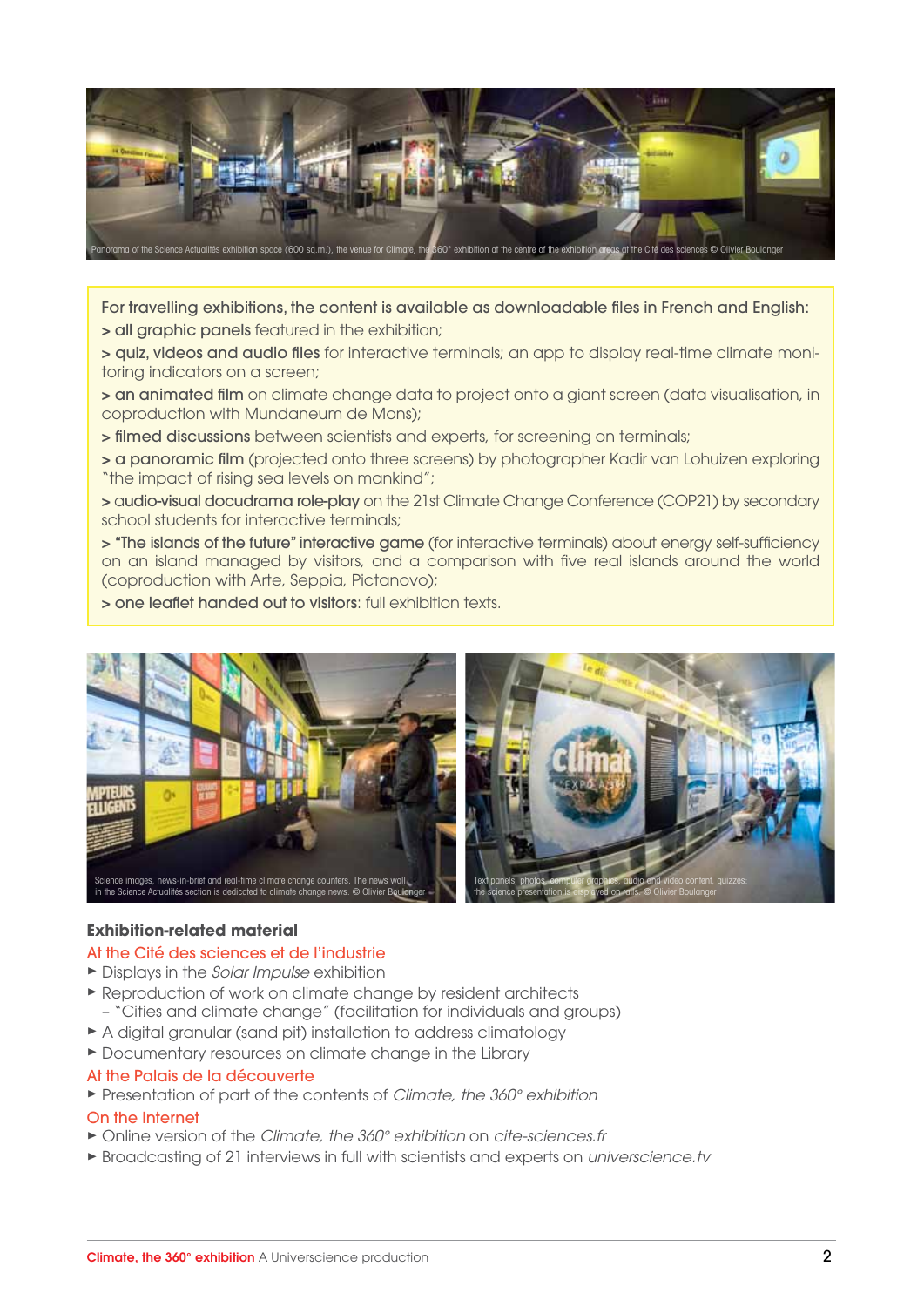# **The exhibition's scientific focus**



Inauguration: 13 October 2015, for a period of five months (>20 march 2016) To coincide with the United Nations Climate Change Conference in Paris between 30 November and 11 December 2015, Climate, the 360° exhibition takes a closer look at the issues raised by the increase in greenhouse gas emissions produced by human activity. Moreover this exhibition will allow a better understanding of the climatic system thought the latest observations, stimulations and scientific research.

#### **I – Diagnosis of warming and its initial consequences**

Meteorological stations, tide gauges, floats drifting in the oceans and satellites are all used to monitor changes in the Earth's climate… and show us that the Earth is warming. This warming is already having observable consequences – for instance, the melting of the Arctic ice pack and the retreat of most continental glaciers. Is this something new in our planet's history? To answer that question, climatologists are examining all natural climate records in the environment: ice cores, cores of marine and lake sediments, rings in tree wood, coral reefs, grains of pollen and so on. Their conclusion is that different natural factors have increased the temperature of the Earth's climate in the past. It was heavily warmed by a strong greenhouse effect in the Eocene epoch 60 million years ago and then in the Pliocene epoch about 3 million years ago. However, the kind of warming observed over the last thirty years has never happened before in the past 1,500 years, particularly given its global nature and initial impacts.

#### **II – The causes of climate warming and human responsibility**

It is a fact that our planet's surface is warming, but why? Many factors influence the Earth's climate. Firstly, the Sun – the driving force behind the climate system – but also volcanic activity and the greenhouse effect. Certain greenhouse gases are naturally present in the atmosphere and trap heat on the Earth's surface, keeping the average temperature at +15°C when it would be -18°C without them. Since the Industrial Revolution, human activity (industry, energy, construction, transport, agriculture, deforestation, etc.) linked to very high population growth has also produced greenhouse gases which have joined those already present in the atmosphere. Despite the arguments of those who call themselves 'climate sceptics', climatologists are virtually 100% certain that human contribution to the greenhouse effect is responsible for most of the global warming observed since 1950.

#### **III – Greenhouse gas emission scenarios and climate change**

To understand how the climate system operates and predict future change, climate research centres are working on numerical models produced by computer programmes, which enable the simulation over space and time of 3D atmospheric and oceanic circulation, and all its characteristics (air and water temperature, winds, precipitation, humidity, etc.). Around forty of these models have been developed worldwide, two of them in France. They are still being improved, but they have already revealed the main trends, enabling scientists to reach a conclusion: if emissions of greenhouse gases related to human activities follow the present curve, we can expect warming up to four times faster over this century than in the last, and a rise in sea levels that could reach a metre by 2100, submerging certain regions of the world. Not to mention the destructive effects of more intense extreme weather events and the loss of ecosystems in the sea and on land. Only a drastic reduction of greenhouse gas emissions will enable warming to be limited to 2°C by the end of the century.